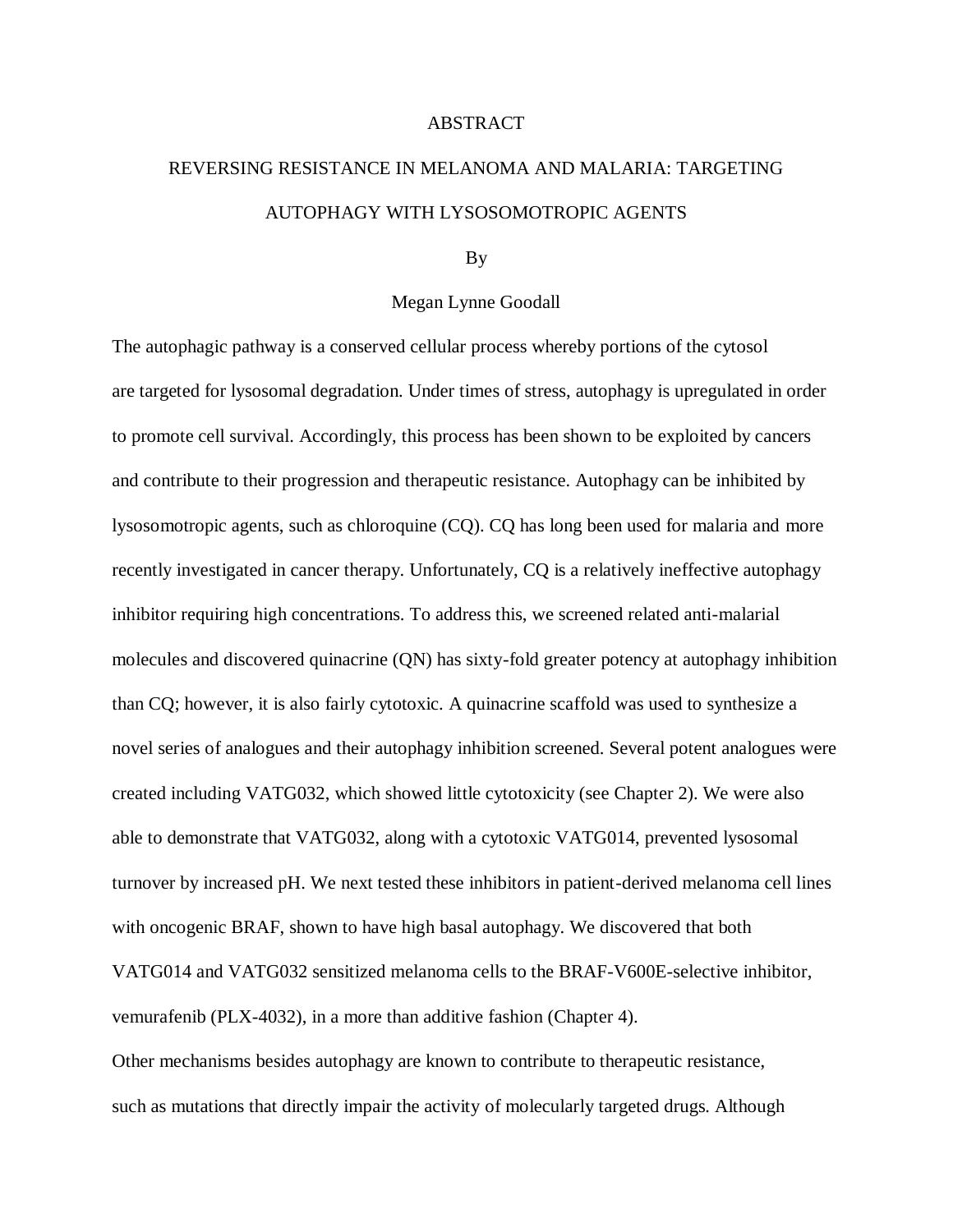resistance mutations in BRAF have yet to be identified, therapeutic resistance to vemurafenib represents a major clinical problem. Vemurafenib functions by preferentially binding to the active form of the BRAF kinase domain, BRAF V600E is constitutively active, making vemurafenib a BRAF V600E selective inhibitor. We investigated a BRAF-V600E melanoma case study that did not respond to vemurafenib, and was later found to harbor a second kinase domain mutation, L567V (see Chapter 5). We determined that the dual V600E/L567V mutation diminished kinase activity as compared to the V600E mutation alone. Moreover, the BRAF double mutant was less sensitive to vemurafenib in vitro than BRAF V600E. We hypothesize that the L567V mutation, which restores V600E kinase activity to wild-type levels, disrupts preferential binding of vemurafenib and may represent a classical revertant mutation. Resistance in malaria is also extremely problematic. With the development of novel autophagy inhibitors derived from quinacrine, we questioned whether these agents may also have potential antimalarial activity. We tested blood cultures containing the malaria parasite, P.falciparum, with VATG014 and VATG032 and found that both were effective in reducing parasite viability. Both compounds maintained well-tolerated cytotoxicity profiles in mammalian cells that did not kill at concentrations that were sufficient for parasite toxicity. Taken together, these molecules may offer a therapeutic window in the treatment of malaria (see Chapter 3). Lastly, given the highly dynamic nature of autophagy, monitoring autophagic flux is a challenging issue. Many assays are currently used to measure autophagy; however, not all are suitable. We created a novel autophagy reporter assay utilizing the photoconvertable protein, mEOS2, fused to the autophagosome marker, LC3 (see Chapter 6). We demonstrate that this assay can be used to accurately monitor whole autophagosome populations, single or multiple autophagosomes, as well as translocation of cytosolic LC3 to autophagosomes. In sum, this